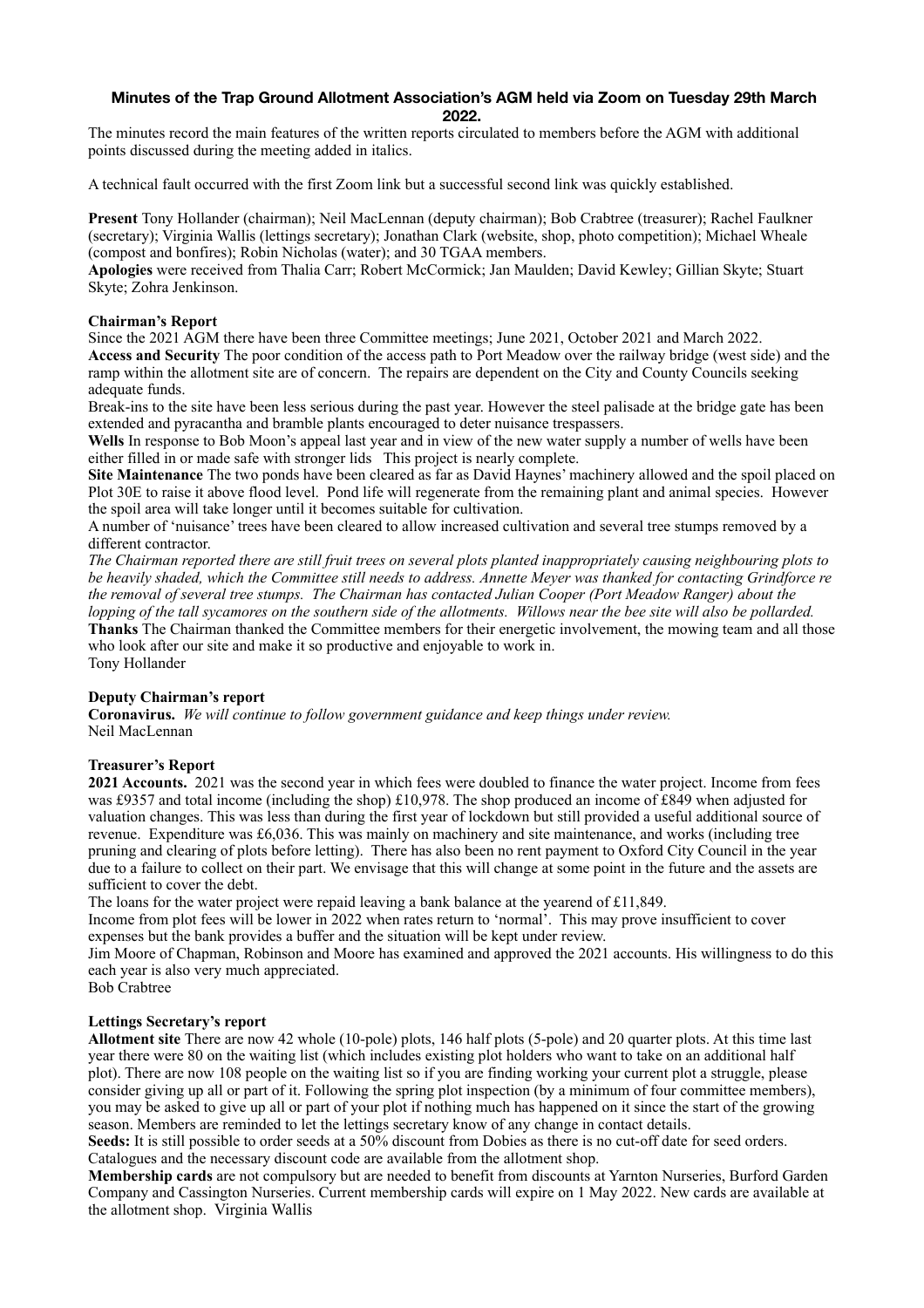#### **Machinery Report 2021**

The mowers proved especially difficult as they are both highly utilised and getting old. Both had numerous trips to Meadhams for repairs. Consequently, the larger mower will be replaced in the coming weeks and the smaller one is likely to be replaced during 2022. The ride on mower and strimmer have been serviced this year. The majority of the equipment is available for all to use.

The list of equipment, the people who can show you how to use it and the shed keyholders are listed on the website: https://www.trapgroundallotments.org.uk/shared-equipment. The one request is that when using the equipment, especially the mowers, please clean them afterwards by removing excess grass but please do not tip the machines up. If you have time, then refill them with petrol. For information, with the changes to petrol formulations we are using the highest grade of petrol on all machinery. Finally, if you have requests for additional machinery then please let me know.

Philip James

## **Water System Report**

We have now seen one complete season of operation of the water project and we can see how it is working. Our water use is monitored by the pump in the borehole driven by its controller mounted inside the shop. As you might expect the really wet weather in parts of July and August suppressed demand, but in June we were all using a lot more water. Peak use on a single day was around 12 tonnes (12,000 litres). On a couple of occasions the tank (but not the troughs) ran dry by about 7.30 or 8 in the evening so in mid-June we installed a 3rd solar panel and re-oriented the panels more towards the evening sun to lengthen the day's pumping capability after which there were no more evening droughts. Overall we pumped approximately, 430 tonnes (cubic meters) over the whole season. On average each of our 130 full plots used 3.3 tonnes (3,300 litres). This is approximately 410 watering cans and previously would have needed an average of around 3600 buckets of water to be raised from each of the 20 or so wells that we have around the plots. Some plots will clearly have used much more than this.

Could we all use more? Undoubtedly. In the summer our pump can lift over 30 tonnes on a sunny day provided that the use is spread evenly throughout the day, such as by filling your own water butt. Extraction from groundwater is limited by Thames water to 20 tonnes per day, so we certainly still have plenty of headroom. By extracting the groundwater from the gravel level we are taking water which is high in ammonia salts and by filtering it through the ground on our plots, where the ammonia turns into fertilizer and most of the water goes back to the river, we return it to the river in a better state than before, so higher use is beneficial to the environment.

#### **Winter precautions**

If you have installed a manifold (a connecter to enable multiple outputs to your tap) this should be drained down over the winter by either disconnecting it or just closing the lever tap on your trough and opening one of the outputs. We had several of these connected over last winter as a test and most of them were made from hard plastic which failed in long hard frosts. The taps and connections on the troughs are frost resistant and do not need any extra precautions. Robin Nicholas. (October 2021)

*Members are extremely pleased with the new water system. It was agreed that adding an additional tap for a hosepipe near the compost area would be beneficial. It would require digging a trench of approximately 30 m. RN will liaise with MW. Michael Wynell-Mayou kindly volunteered to be part of a working party for this project. Other volunteers will be sought.*

#### **Compost and Bonfires**

It was a rare dry autumn, and the bonfire area was not under water so I could have 5 fires to clear non compostable material (09/02, 22/01,14/11,25/09,27/09). All were burned through in c.90 minutes with minimal smoke and no complaints.

I am always intrigued at the way fires draw a watching group of plot holders.

There was one occasion I thought asbestos had been added and burned to dust in the hot ash, but investigation determined it was plasterboard. It still shouldn't have been there of course.

On 12/10 David Haynes turned over the Compost bins with the JCB and did other useful work round the pond and site generally. I posted photos showing the steam rising indicating the high temperatures reached inside the compost. There is recent work to suggest garden compost, even if a bit rough, is more valuable than fertiliser for our plots, substantially because of the huge number of micro-organisms necessary for healthy topsoil, notably fungi. Apparently, there are tens of thousands of species not yet identified or named fulfilling useful functions in good soil.

I need to renew the various advice posters via "Instagram" ahead of the new season - they last quite a few years but not forever.

Additionally, a motley crew of volunteers turned up to raise and move the shed on 07/10/21; it weathered the recent storms well. David Mannion painted the outside too so should be well preserved.

Finally following a nuisance break-in over the bridge fence at New Year Jonathan and I extended the green bars and subsequently I put anti-climb paint above the height of 2m with the required Notice attached to the gate. It may be possible to put a bit at the very top of the main gate with similar notice. There is enough paint. Michael Wheale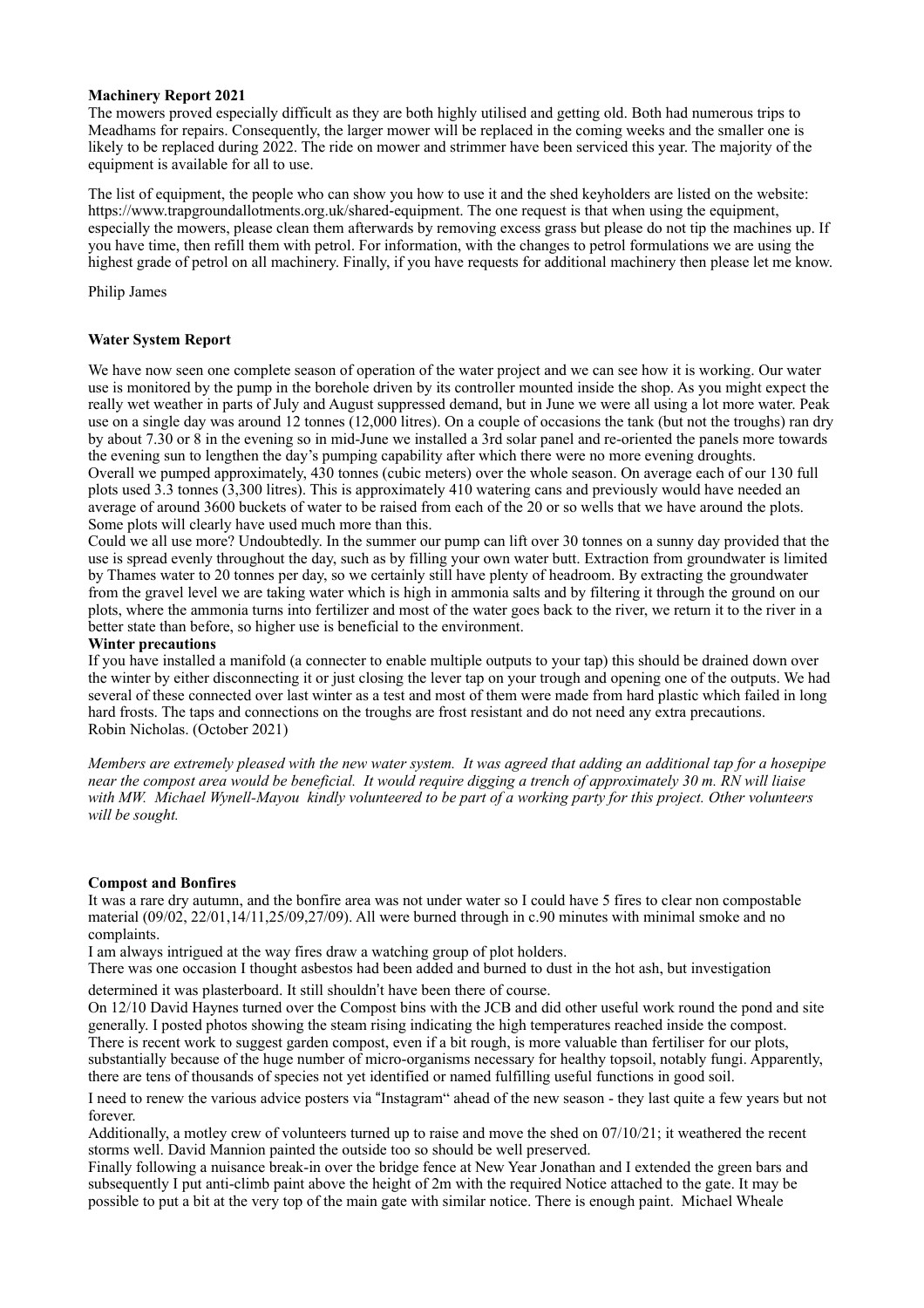# **Website**

The website has a host of information from the rules of the association, advice to new members, notices about facilities provided (the shop, shared equipment, discounts form local garden centres). It hasn't changed for a long time and I hope to get round to freshening it up a bit, to make it easier to find relevant material. Meanwhile if anybody sees something clearly wrong or out of date, please let me know so that I can correct it. On the contacts page there are links so that members can invite themselves to join the Whatsapp group (most used), the Facebook page (not much used) and the Signal group (hardly ever used). They are each voluntary mechanisms to facilitate member to member communication. There is also the email distribution list which is maintained by the committee with the aim of having everybody on it, for necessary communications to members. We try to send out only information relevant to almost all members via the email route. Jonathan Clark

#### **Lease**

For the last three or four years the Oxford and District Federation of Allotment Associations (ODFAA) has been in discussion with Oxford City Council (OCC) about renewing the leases for the city-owned sites which expired in 2021. The basic message has been that, in an increasingly litigious society, and with anticipated changes to the lease which impose greater responsibilities on allotment associations, associations might wish to consider whether the traditional allotment associations with trustees is an appropriate legal entity to be the leaseholder. It has been recommended that associations consider incorporating (e.g. as a co-operative, as a limited liability company, or as a Community Interest Company) so that trustees do not have to take on increasingly onerous liabilities.

*A potential cost of becoming a co-operative could be approximately £200*

The last news we had from the ODFAA was that they have agreed in outline a new lease with OCC, and that they are working with the Financial Conduct Authority (FCA) to agree model rules for a Co-operative Association which associations could use.

The TGAA is waiting for that work to conclude. Assuming it is successful we expect to come to the association at some point in the future to recommend that we set up a co-operative to be the leaseholder of the site, although until we see the final outcome of the negotiations we can't say for sure that that is what we will wish to do. Members of the existing association would be invited to become members of the co-operative.

Meanwhile we continue to occupy the site without a lease from the City Council (in common with the other associations who used to have leases with OCC). We are not particularly concerned about this - the last lease between OCC and TGAA was not signed for the entire twenty-one year term of the lease, because OCC had concerns about their ability to guarantee access to the site when we used to access it over the level crossing. We seem to have managed to run the association, occupy the site, and grow our fruit and vegetables without a signed lease for over twenty-one years. Jonathan Clark

*A further meeting with ODFAA is scheduled to take place on 5th April which Jonathan Clark will be attending. If he has any further information following this meeting this will be shared with the members.*

## **Shop**

The shop continues to function as usual. Opening hours between March and September are Saturday 11:00 a.m. - 12:00 p.m. and Sunday 3:00 p.m. - 4:00 p.m.

There is a price list at [https://www.trapgroundallotments.org.uk/trap-trading.](https://www.trapgroundallotments.org.uk/trap-trading) The shop is card only. We try to price things to make a modest profit and generally we are able to do that while keeping prices lower than you would find at local garden centres – I believe. It only functions due to the volunteers who each do roughly one session pre month. Special thanks go to Howard Cox, Sue Ledwith, Vibeke Mannion, Katalin Pinter, Faye Pring, Meg Movshon and Virginia Wallis. We are seeking more volunteers to help spread the load. If you can spare an hour per month or so, please contact me. If you think of something we ought be selling, please let me know. Jonathan Clark

*Two more members have now volunteered to man the shop.*

#### **Photo Competition**

The photo competition held in 2021 was on the theme "Plague, virus, decay, recovery and revival." Karin Fremer kindly judged the entries and the winners (in order) were: 1. Mary Hossain 2. Sam Bickersteth 3. Thalia Carr

Members also voted for the people's prize which was won by Chris Beckett.

The photos can be viewed here:<https://www.trapgroundallotments.org.uk/photocompetition2021>.2022

There will be a Photo Competition 2022 and the theme will be "Exotica". The usual modest prizes of vouchers for the shop will be at stake. Karin has kindly volunteered to act as judge again. Please start taking photos and the mechanism to submit entries will be announced in due course.

The reason I like to run the competition is that all the photos which are entered end up in the library of images which are used randomly to enliven the website. Jonathan Clark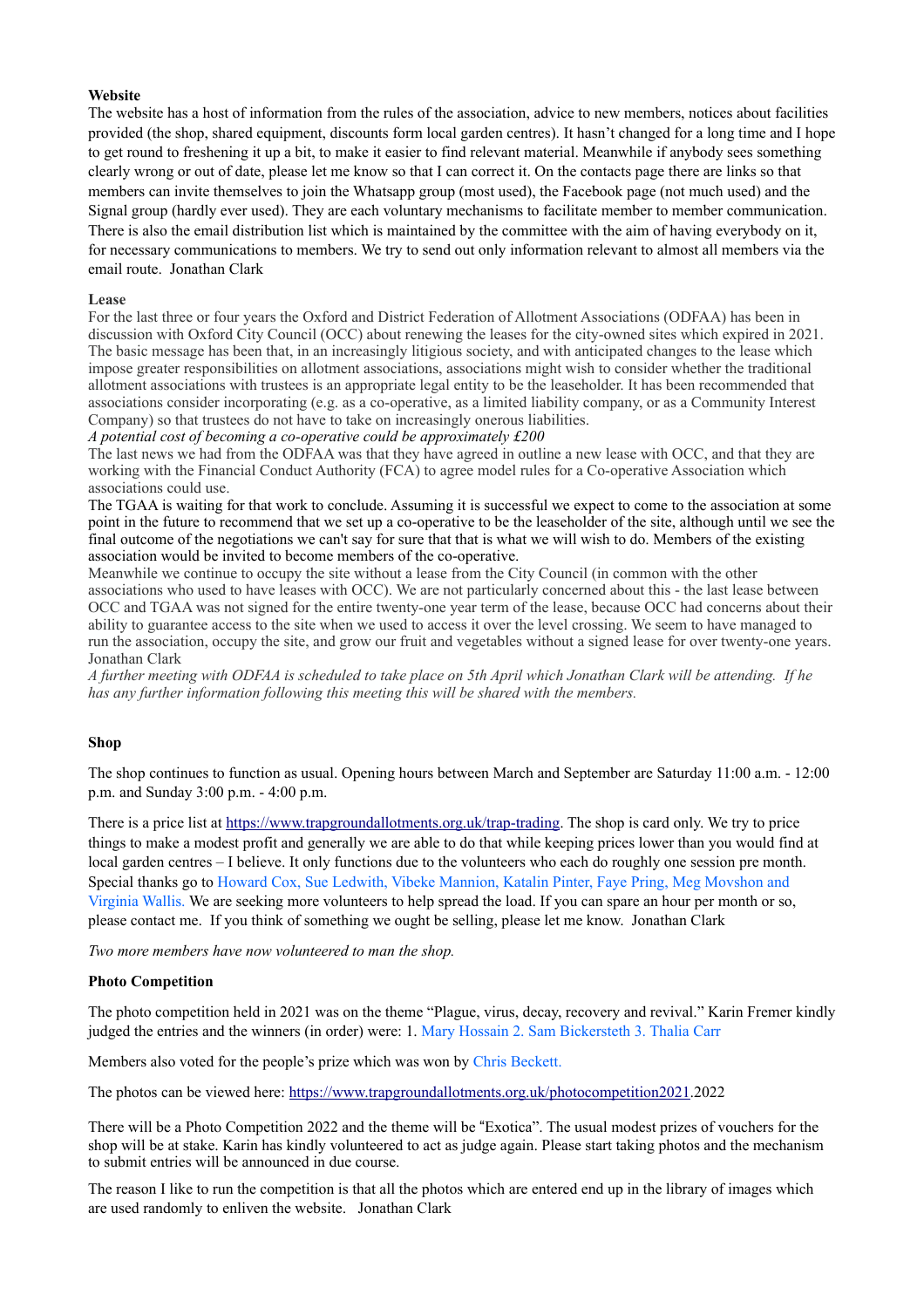# **Cutteslowe Larder Report**

Cutteslowe Larder is a food and community event that meets every week at the Cutteslowe Community Centre. It is run by volunteers. In order to access the service all that potential members have to do is sign up and agree to pay a monthly nominal sum by direct debit. They are then able to use the larder and also obtain discounts from a number of local retailers. The food had mainly been store-cupboard items, with some fresh food coming from supermarkets but fresh, locally grown and largely organic produce is highly valued.

TGAA started this scheme in May, and all through the summer and autumn a steady stream of produce was left in the cupboard at the bottom of the ramp. This included, marrows, squashes, edible gourds, courgettes, cucumbers, lettuce, chard, spinach, beans, tomatoes, raspberries, carrots, swede, turnips, onions, potatoes, apples, plums and some watercress type salad. (I am sure to have forgotten some others). Naturally enough the supply dwindled as winter approached.

It has been well received by the Larder and even the occasional glut has been most welcome, with members using monster marrows for curries or soup.

I have been helped with collection and delivery by Chris G and Vibeke, thanks to both of you. Thank you too, to those of you who have donated your surplus produce.

As soon as the growing season gets under way, stuff will be collected weekly. In the meantime, if you have any surplus greens you can't use during this fallow time, can you kindly let me know. You can do this by email: [mary.gurr1@btinternet.com](mailto:mary.gurr1@btinternet.com) or via the allotment WhatsApp group.

Mary Gurr

# **Secretary's Report.**

With the completion of the new water system in 2020, the Committee's attention turned to the safety and maintenance of the wells situated around the allotment site. Thank you to all those members who filled in or made safe their well during the past year. It has helped to make the site much safer, particularly when children are present.

Last summer the Committee was fortunate to have additional onsite maintenance help from Mark Foster. As a former allotment holder he helped with clearing some of the perimeter fence and filling in of wells. If you are currently looking for help with work on your plot Harrison Fannon can be contacted on 07826723880 or by email: [harryfannon@gmail.com](mailto:harryfannon@gmail.com) He has several years experience, mostly in vegetable gardening.

**Reminder:** Please ensure your plot is clearly numbered and therefore easily identified.

Rachel Faulkner

*RF reported that on 26th March twitchers were spotted taking photographs of a Siberian ChiffChaff in the hedge facing Port Meadow. In addition a newt and two frogs were seen on her plot. Wildlife is clearly thriving on the allotments.*

# **Election of the Committee**

The committee was re-elected with a unanimous vote.

## **AOB**

*Prior to the meeting Thalia Carr had requested that members should stop using pesticides and herbicides on their allotments. It was thought impossible for the TGAA to enforce this as these products are widely available and sold legally. However TGAA acknowledges the benefits of minimising pollution and encouraging greater biodiversity thereby encouraging members to be mindful of the use of chemicals on the site. Bee Hillier asked if more guidance could be added to the website on HOW to garden organically. Many of the newer members are keen to adopt an organic approach e.g. by using cover crops. Chris Goodall agreed to contact Thalia Carr to suggest guidelines to reduce use of polluting materials.*

#### *The meeting ended at 8.50 p.m.*